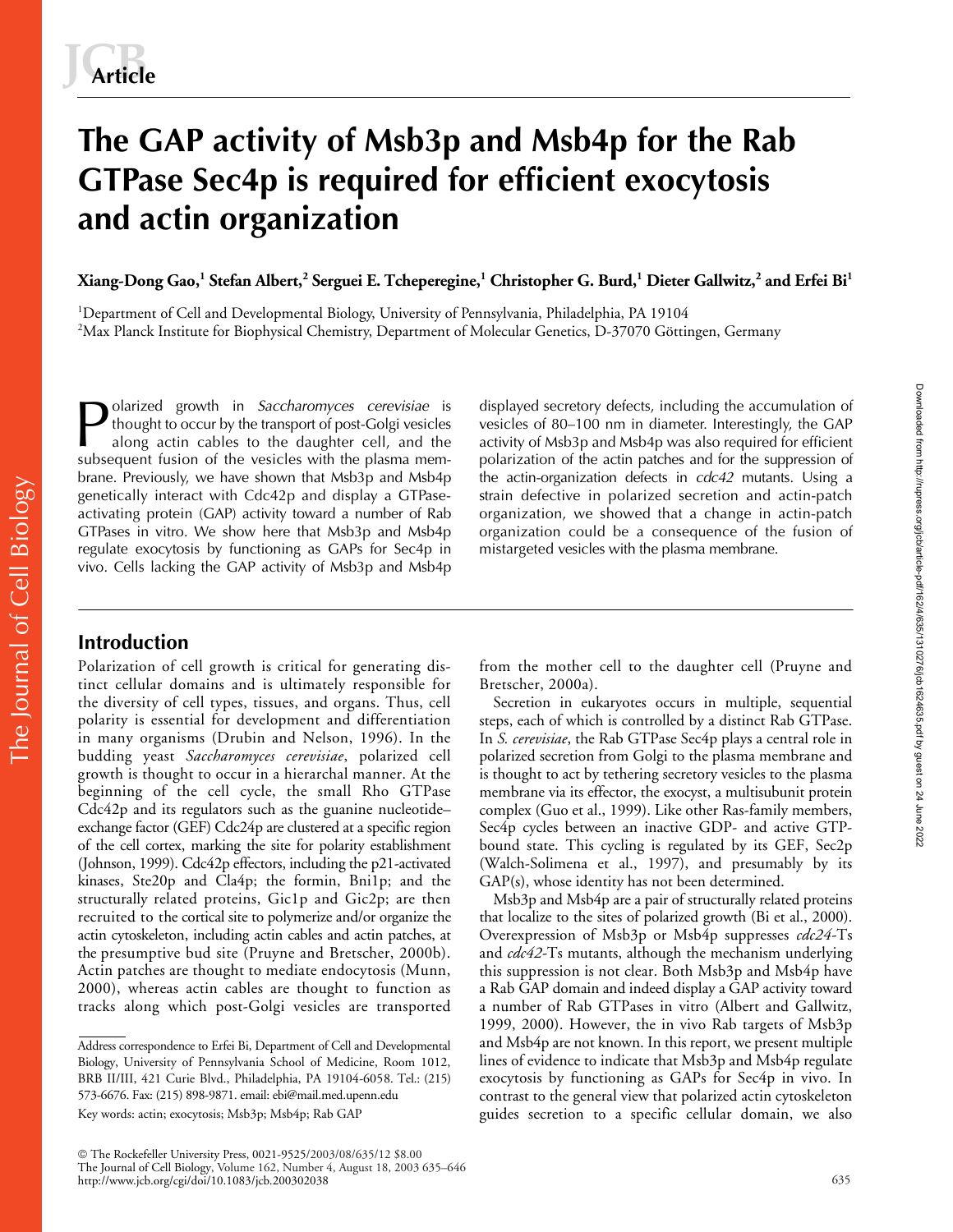Figure 1. **Deletion of** *MSB3* **and** *MSB4* **causes a secretory defect.** (A) Wild-type (YEF473) and *msb3*- *msb4*- (YEF1631) cells were grown in YPD media at 24°C and processed for electron microscopy. Bars,  $0.5 \mu m$ . (B) Invertase secretion. Wild-type (YEF473A) and *msb3 msb4*- (YEF1289) cells were induced for secretion of invertase at 24°C. The percentage of external (Ext, secreted) pool versus total invertase ( $Ext + Int$ ) was measured at indicated times after induction. (C) Bgl2p secretion. Wildtype (YEF473A), *msb3*- *msb4*- (YEF1289) and *sec6–4* (BY37) cells were grown at 24°C, or shifted to 37°C for 1 h. The amounts of internal and external pools of Bgl2p were analyzed by Western blotting with anti-Bgl2p antibody. Samples of external pool were loaded only half the amount as those of internal pool.





present evidence to indicate that a primary defect in polarized secretion can cause defects in polarized actin organization. Thus, polarized actin organization and polarized secretion appear to reenforce each other.

## **Results**

The Journal of Cell Biology

The Journal of Cell Biology

#### **Deletion of** *MSB3* **and** *MSB4* **causes a secretory defect**

Because Msb3p and Msb4p display a GAP activity toward a number of Rab GTPases in vitro, a substrate promiscuity that is common among most known Rab GAPs, we decided to define the in vivo Rab target(s) of Msb3p and Msb4p by the following approaches. First, we examined possible protein-trafficking defects in cells lacking both Msb3p and Msb4p. We found that *msb3∆ msb4∆* cells accumulated a

large number of vesicles at  $24^{\circ}$ C, whereas wild-type and single-mutant cells had none or very few vesicles (Fig. 1 A and Fig. 4 A). The vesicles were  $90.00 \pm 11.77$  nm ( $n = 204$ ) in diameter, falling within the range of 80–100 nm post-Golgi secretory vesicles (Novick and Schekman, 1979). In most cells, the vesicles appeared to be distributed randomly in the mother and the daughter (Fig. 1 A, bottom left). In a few cells, vesicles were concentrated in the daughter (Fig. 1 A, top right). These data suggest that Msb3p and Msb4p must share a function in secretion.

The second approach used to assess a possible secretory defect in  $\mathit{msb3\Delta}$   $\mathit{msb4\Delta}$  cells was to monitor the secretion of invertase, a sucrose-metabolizing enzyme, and of Bgl2p, an  $\text{endo-}\beta$ -1,3-glucanase required for cell wall organization and biogenesis (Mrsa et al., 1993). When invertase secretion was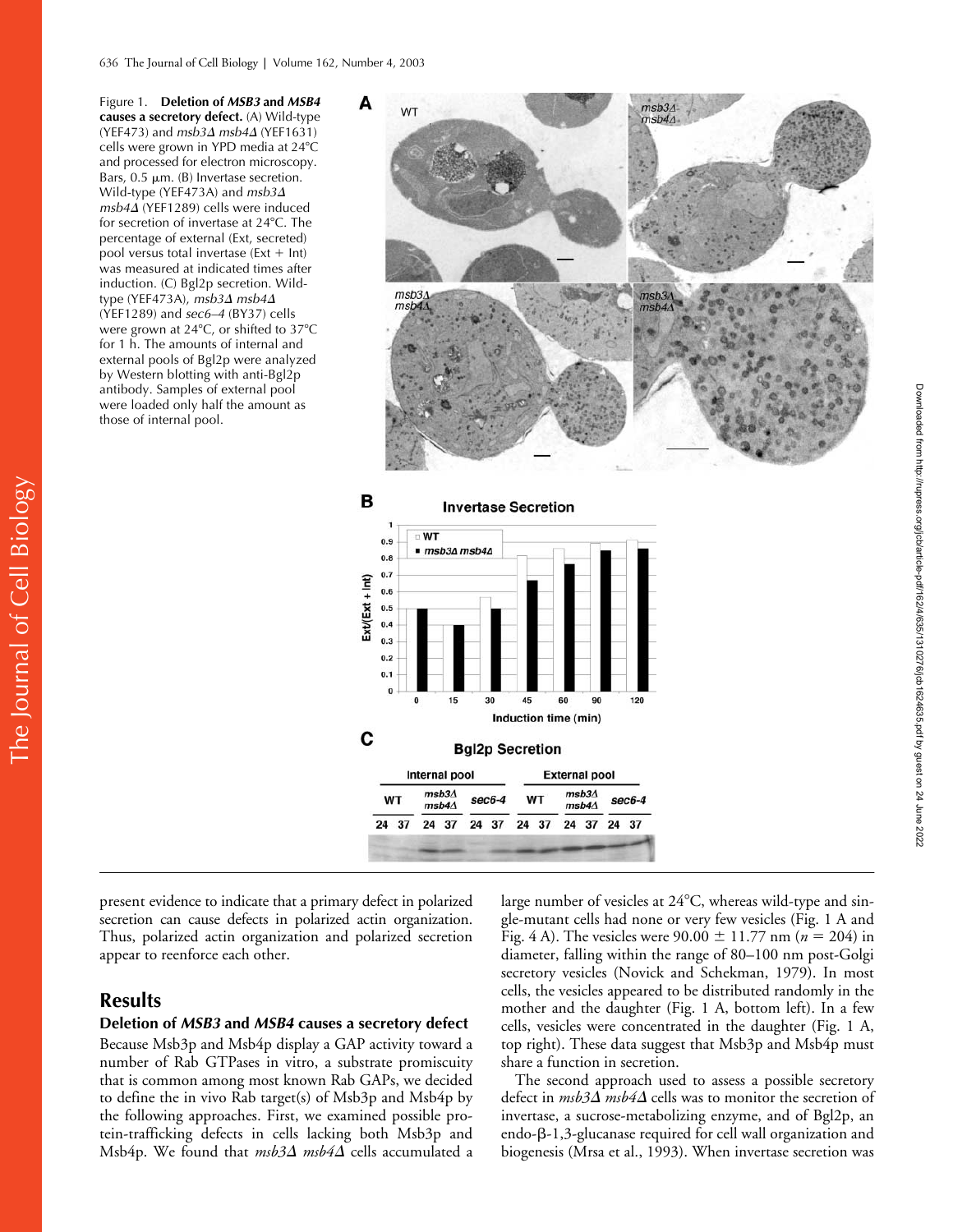Table I. Invertase secretion in wild-type and *msb3∆ msb4∆* cells

| Induction time (min)                   | 0     | 15                                 | 30 | 45 | 60                                 | 90 | 120 |
|----------------------------------------|-------|------------------------------------|----|----|------------------------------------|----|-----|
| YEF473A (WT)                           |       |                                    |    |    |                                    |    |     |
| Ext                                    |       | 0.02 0.02 0.04 0.09 0.12 0.16 0.20 |    |    |                                    |    |     |
| Int                                    | 0.02  | 0.03                               |    |    | $0.03$ $0.02$ $0.02$ $0.02$ $0.02$ |    |     |
| $Ext/(Ext+Int)$                        |       | 0.50 0.40 0.57 0.82 0.86 0.89 0.91 |    |    |                                    |    |     |
| YEF1289 ( $msb3\Delta$ msb4 $\Delta$ ) |       |                                    |    |    |                                    |    |     |
| Ext                                    |       | 0.02 0.02 0.03 0.12 0.20 0.35 0.49 |    |    |                                    |    |     |
| Int                                    | 0.02. |                                    |    |    | 0.03 0.03 0.06 0.06 0.06 0.08      |    |     |
| $Ext/(Ext+Int)$                        |       | 0.50 0.40 0.50 0.67 0.77 0.85 0.86 |    |    |                                    |    |     |

Invertase activity (in units) was measured at different time points after induction at 24°C. Ext and Int stand for external (secreted) and internal pools of invertase, respectively.

followed over time at  $24^{\circ}$ C, the ratio of secreted invertase versus total invertase (external plus internal) was mildly, but consistently lower in *msb3* $\Delta$  *msb4* $\Delta$  cells than in wild-type cells, with the difference peaking around 45 min after induction (Fig. 1 B). However, the majority of invertase was secreted efficiently to the periplasmic region during the course of induction (Table I). In contrast, Bgl2p was accumulated in large quantity inside the  $\emph{msb3}\Delta$   $\emph{msb4}\Delta$  cells at both 24°C and at  $37^{\circ}$ C (Fig. 1 C). As expected, Bgl2p accumulation in the late secretory mutant, *sec6–4*, was temperature dependent (Fig. 1 C). These data suggest that most vesicles accu-



Figure 2. *MSB3* **and** *MSB4* **genetically interact with exocytosis genes and down-regulate** *SEC4* **function.** (A) Synthetic inhibitory effects on cell growth between *msb3∆ msb4∆* and late *sec* mutants. Strains carrying *sec3–2* (JGY32B), *sec3–2 msb3∆ msb4∆* (JGY37B), *sec9–4* (JGY31B), *sec9–4 msb3*- *msb4*- (JGY40A), *sec6–4* (JGY30A), and *sec6–4 msb3* $\Delta$  *msb4* $\Delta$  (JGY39A) were streaked onto YPD plates and incubated at  $24^{\circ}$ C for 3 d, or at  $30^{\circ}$ C for 2 d. (B) Multicopy *MSB3* or *MSB4* inhibits the growth of *sec2–41* cells. The *sec2–41* strain (JGY28B) and the control *sec6–4* strain (JGY30A) carrying plasmids YEplac181 (Vector), YEp181-MSB3, YEp181-MSB4, and YEp181-GYP1 were streaked onto SC-Leu plates and incubated at 24C for 3 d, or at 30C for 2 d. (C) Multicopy *MSB3* suppresses the lethality of the *sec15–1 s4-Q79L* double mutant. YEplac181 alone, or carrying 3HA-tagged *MSB3* or *MSB4*, or *GYP1*, was transformed into strain JGY86A (*sec15–1 s4-Q79L*, pRS316-SEC4). Transformants were replica-plated onto a SC-Leu+5FOA plate and incubated at 24°C for 3 d.

mulated in *msb3∆ msb4∆* cells carry Bgl2p and a small fraction of vesicles carry invertase.

## **Genetic evidence for the involvement of Msb3p and Msb4p in exocytosis and for Msb3p and Msb4p functioning as GAPs for Sec4p in vivo**

If Msb3p and Msb4p play a role in exocytosis, deletion or overexpression of *MSB3* and *MSB4* may display genetic interactions with some of the late secretory mutants. Indeed, deletion of *MSB3* and *MSB4* produced synthetic inhibitory effects on cell growth with *sec3–2* and *sec9–4* mutants at 30C, but not with *sec1–1*, *sec2–41*, *sec4–8*, and *sec6–4* mutants (Fig. 2 A). In addition, overexpression of Msb3p or Msb4p inhibited the growth of  $sec2-41$  cells at  $30^{\circ}$ C, but not of any other late *sec* mutants, including *sec1–1, sec3–2, sec4–8, sec5–24, sec6–4, sec8–9, sec9–4, sec10–2,* and *sec15–1* (Fig. 2 B). In contrast, overexpression of Gyp1p, a GAP for Ypt1p that is involved in ER to Golgi transport but also exhibits a GAP activity toward Sec4p in vitro (Du et al., 1998; Du and Novick, 2001; De Antoni et al., 2002), did not inhibit the growth of  $sec2-41$  cells at  $30^{\circ}$ C (Fig. 2 B). These results suggest that Msb3p and Msb4p are involved in exocytosis and can antagonize the function of Sec2p, the known GEF for Sec4p.

Because Msb3p and Msb4p display a GAP activity toward Sec4p in vitro and appear to colocalize with Sec4p at the sites of polarized growth during the cell cycle, it seemed likely that Msb3p and Msb4p might participate in the regulation of exocytosis by functioning as GAPs for Sec4p in vivo. To test this hypothesis, we took advantage of the observation that a *sec4-Q79L sec15–1* double mutant is inviable at 25<sup>°</sup>C (Walworth et al., 1992). The Q79L mutation shifts Sec4p toward its GTP-bound form by decreasing the intrinsic GTPase activity, but this Sec4p mutant is still responsive to GAP action (Walworth et al., 1992; Du et al., 1998). Sec15p, an effector of Sec4p, is thought to mediate the role of Sec4p in the assembly of the exocyst (Guo et al., 1999). We reasoned that if Msb3p and Msb4p are physiological GAPs for Sec4p, their overexpression might suppress the synthetic lethality between *sec4-Q79L* and *sec15–1* by decreasing the level of GTP-bound Sec4p.

To examine this possibility, we constructed a *sec4-Q79L sec15–1* double mutant harboring an *URA3*-marked plasmid carrying wild-type *SEC4*. A *LEU2*-marked multicopy plasmid carrying either *MSB3* or *MSB4* was transformed into the tester strain and assayed for its ability to replace the *SEC4*-containing plasmid by examining cell growth on plates containing 5FOA, a chemical that selects for cells that have lost the *URA3*-containing plasmid (Fig. 2 C). Multicopy *MSB3*, but not *GYP1* or *MSB4*, was able to suppress the *sec4-Q79L sec15–1* mutant, supporting the hypothesis that Msb3p functions as a GAP for Sec4p in vivo.

## **Msb3p and Msb4p function as GAPs for Sec4p by an arginine finger–like mechanism**

GAPs for Ras, Rho, and Rab GTPases all contain an invariant arginine residue (the "finger arginine") in the catalytic domain that is critical for their GAP activities (Ahmadian et al., 1997; Albert et al., 1999). Because Msb3p and Msb4p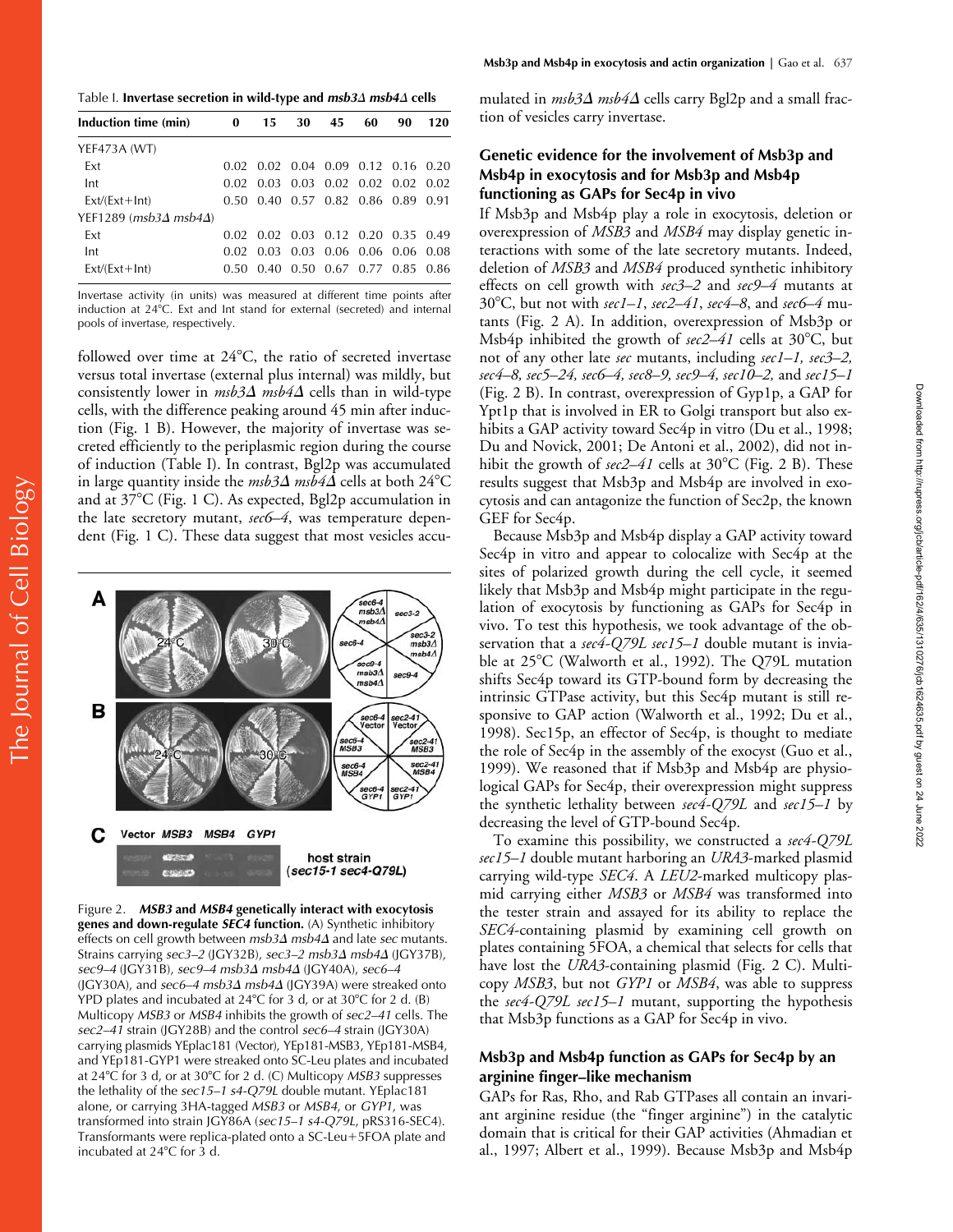Figure 3. **Msb3p and Msb4p function as GAPs for Sec4p by an arginine fingerlike mechanism.** (A) Crude extracts from yeast cells overexpressing His<sub>6</sub>-tagged Msb3p wild-type (WT) or arginine mutants were analyzed by Western blotting with anti-His $_6$  antibody. (B and C) Time course of hydrolysis of Sec4pbound GTP stimulated by the wild-type or the arginine mutants of Msb3p (B) or by the wild-type or the arginine mutants of Msb4p (C). (D) The arginine mutants of Msb3p and Msb4p express normally. Yeast strain JGY18 (*msb3∆ msb4∆ cdc42–201*, pRS316-CDC42) carrying plasmid YEp181–3HA-MSB3, YEp181– 3HA-MSB3-R282F, YEp181–3HA-MSB3-R282K, YEp181–3HA-MSB4, YEp181–3HA-MSB4-R200F, or YEp181–3HA-MSB4-R200K was analyzed for the expression of wildtype and the arginine mutants of Msb3p and Msb4p. The mitochondrial outer membrane protein Isp42p was used as a loading control. (E) The arginine mutants of Msb3p localize normally. YEp181– 3HA-MSB3, YEp181–3HA-MSB3-R282F, or YEp181–3HA-MSB3-R282K was transformed into YEF1619 (*msb3*-/*msb3*-). Transformants were grown at 24°C and processed for immunofluorescence with anti-HA antibody. (F) The GAP activity of Msb3p and Msb4p is required for their in



vivo function. YEplac181 alone, or carrying 3HA-tagged *MSB3*, *MSB4*, or their respective arginine mutants, was transformed into strain JGY18 (*msb3∆ msb4∆ cdc42–201,* pRS316-CDC42). Transformants were replica plated onto a SC-Leu+5FOA plate and incubated at 24°C for 4 d. (G) The GAP activity of Msb3p and Msb4p is required for their inhibitory effects on a *sec2–41* mutant. YEplac181 alone, or carrying *3HA-MSB3*, *3HA-msb3-R282K*, *3HA-MSB4*, *3HA-msb4-R200K* was transformed into JGY28B (*sec2–41*). Transformants were streaked onto SC-Leu plates and incubated for 3 d at 24°C, or for 2 d at 32°C. (H) The GAP activity of Msb3p is required for the suppression of the *sec15–1 s4-Q79L* mutant. YEplac181 alone, or carrying *3HA-MSB3* or *3HA-msb3-R282K*, was transformed into strain JGY86A (*sec15–1 s4-Q79L*, pRS316-SEC4). Transformants were replica plated onto a SC-Leu+5FOA plate and incubated at 24°C for 3 d.

contain an arginine residue (R282 in Msb3p and R200 in Msb4p) at the corresponding position, we decided to examine whether Msb3p and Msb4p function on Sec4p by a similar mechanism. In addition, we hoped that Msb3p and Msb4p mutants deficient in the GAP activity toward Sec4p might offer an opportunity to distinguish the role of Msb3p and Msb4p in secretion from their role in actin organization. For these reasons, we substituted the arginine residue in Msb3p and Msb4p for either phenylalanine or lysine and determined the properties of the mutant proteins.

To facilitate protein purification, Msb3p, Msb4p, and their derivatives were all tagged with six histidines at their COOH termini. The tagged Msb3p and the arginine mutants were expressed from a galactose-inducible promoter in yeast cells. Crude extracts containing induced Msb3p or its mutant forms were subjected to a filter assay with GTPloaded Sec4p as a substrate. Only extracts from cells overexpressing wild-type Msb3p exhibited measurable GAP activity (unpublished data), even though the mutant proteins, Msb3p-R282F and Msb3p-R282K, and the wild-type protein were expressed at similar levels (Fig. 3 A). For a quantitative assay, Msb3p and its mutants were purified from induced cells by affinity chromatography and assayed for their GAP activities toward GTP-loaded Sec4p by an HPLC-

based method. As shown in Fig. 3 B, in comparison to wildtype Msb3p, both arginine mutants showed a significantly reduced Sec4p-GAP activity.

Msb4p and its mutants, Msb4p-R200F and Msb4p-R200K, were purified from *E. coli* cells and tested with GTP-loaded Sec4p as a substrate (Fig. 3 C). Again, the arginine mutation led to a significant loss of GAP activity. These data suggest that Msb3p and Msb4p function as GAPs for Sec4p by an arginine finger-like mechanism.

### **The GAP activity of Msb3p and Msb4p is essential for their in vivo function**

Despite the drastic reduction in their GAP activity toward Sec4p, the arginine mutants of Msb3p and Msb4p were expressed at normal levels (Fig. 3 D) and localized to the sites of polarized growth like the wild-type proteins (Fig. 3 E, and unpublished data). These data suggest that a significant loss of the GAP activity of Msb3p and Msb4p does not compromise the molecular interactions required for their targeting to the growth sites.

To determine whether the GAP activity of Msb3p and Msb4p is required for their in vivo function, we developed two assays. The first assay is based on our previous observation that *msb3∆ msb4∆ gic1∆ gic2∆* quadruple mutant is in-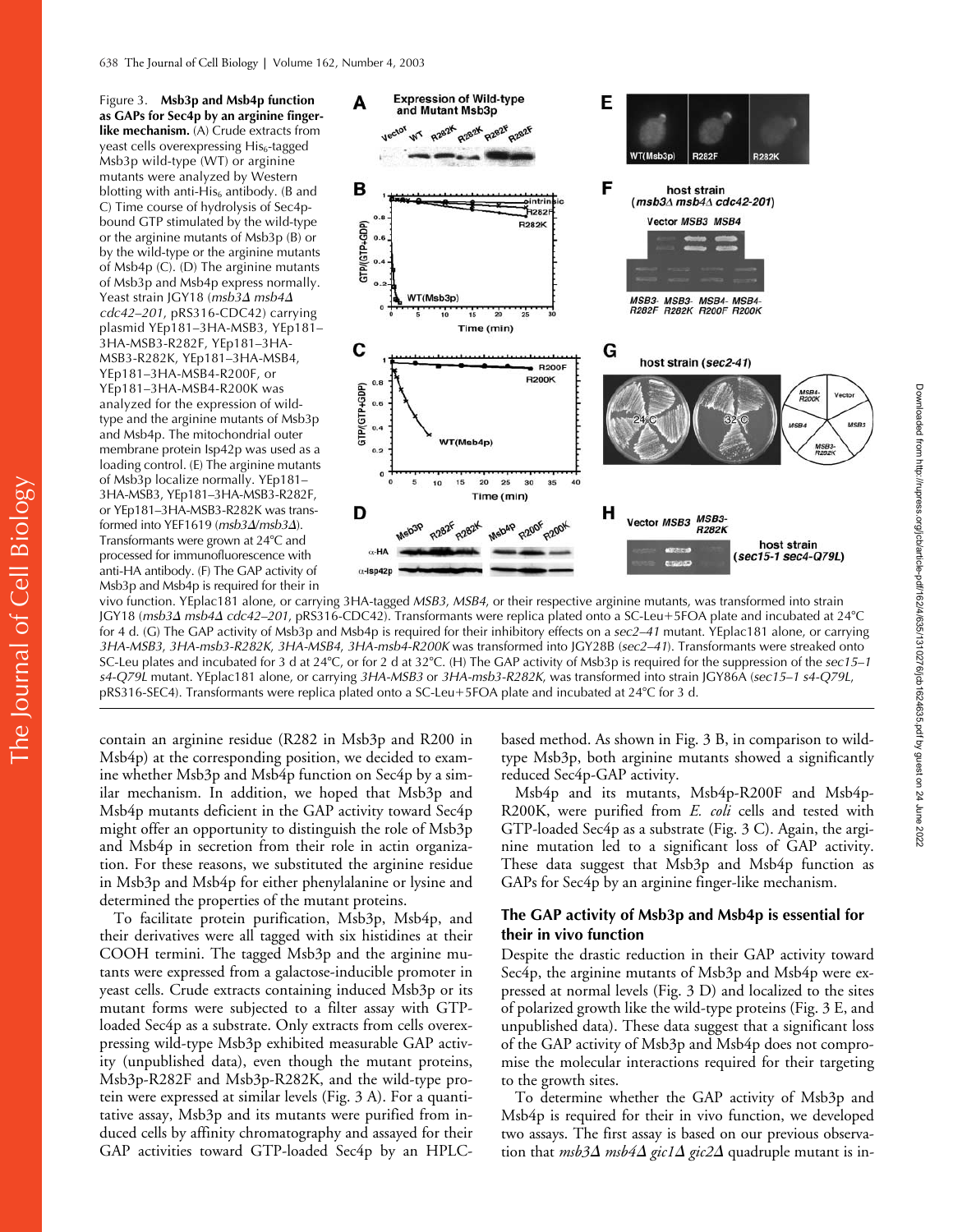

Figure 4. **Loss of the GAP activity of Msb3p and Msb4p causes vesicle accumulation and a defect in actin organization.** (A) *MSB3 msb4*- (JGY184A), *msb3-R282K msb4*- (JGY190A), *msb3* $\Delta$  *MSB4* (JGY51), and *msb3*- *msb4-R200K* (JGY127A) cells were grown in YPD media at 24°C and processed for electron microscopy. Please note that the appearance of vesicles varies from batch to batch due to possible variations in sample preparations. Bars, 0.5 μm. (B) Wild-type (YEF473), msb3Δ *msb4*- (YEF1631), *MSB3 msb4*- (JGY184), *msb3-R282K msb4*- (JGY190), *msb3*- *MSB4* (JGY71), and *msb3*- *msb4-R200K* (JGY130) diploid cells were grown at 24°C and stained for F-actin.



viable with a loss-of-polarity phenotype (Bi et al., 2000). The second assay is based on our new observation that *msb3*  $msb4\Delta$  is synthetically lethal with  $cdc42-201$ , a newly isolated temperature-sensitive *cdc42* allele (Zhang et al., 2001). These two tester strains were kept alive by introducing an *URA3*-marked plasmid that carries either wild-type *GIC1* for the first assay or *CDC42* for the second assay. HA-tagged Msb3p, Msb4p, and their arginine mutants expressed from a *LEU2*-marked, high-copy plasmid in the tester strains were assayed for their ability to replace the *URA3*-marked plasmids on SC-Leu+5FOA plates. Plasmids carrying the arginine mutants of *MSB3* or *MSB4* failed to replace the *URA3* marked plasmids in both assays, in direct contrast to the plasmids carrying wild-type *MSB3* or *MSB4* (Fig. 3 F and unpublished data). These data indicate that the GAP activity of Msb3p and Msb4p is essential for their in vivo function(s).

Overexpression of Msb3p-R282K and Msb4p-R200K mutants also failed to inhibit the growth of *sec2–41* cells at

| Table II. The GAP activity of Msb3p is required for the suppression of the actin-organization defects in <i>cdc42</i> -Ts mutants |  |
|-----------------------------------------------------------------------------------------------------------------------------------|--|
|-----------------------------------------------------------------------------------------------------------------------------------|--|

| <b>Plasmids</b>       | YEF115 (cdc42-1) host strain |                    |                        |                    | YEF2258 (cdc42-201) host strain |                    |                        |                    |
|-----------------------|------------------------------|--------------------|------------------------|--------------------|---------------------------------|--------------------|------------------------|--------------------|
|                       | $(24^{\circ}C)$ 0 min        |                    | 38.5 $°C$ 5.3 h        |                    | $(24^{\circ}C)$ 0 min           |                    | 35.5 $\degree$ C 6 h   |                    |
|                       | <b>Budded</b><br>cells       | Actin<br>polarized | <b>Budded</b><br>cells | Actin<br>polarized | <b>Budded</b><br>cells          | Actin<br>polarized | <b>Budded</b><br>cells | Actin<br>polarized |
|                       | $\%$                         | $\%$               | $\%$                   | $\%$               | $\%$                            | $\%$               | $\%$                   | $\%$               |
| YEplac181             |                              | 8                  | 6                      | 20                 |                                 |                    | 8                      | b                  |
| YEp181-3HA-MSB3       | 4                            | 9                  | 42                     | 75                 | 6                               | 4                  | 48                     | 38                 |
| YEp181-3HA-MSB3-R282K |                              | 10                 | 13                     | 39                 |                                 |                    |                        | 6                  |
| YEp181-3HA-MSB1       |                              | 6                  | 29                     | 60                 |                                 |                    | 20                     | 19                 |

The enriched, unbudded population of cells harboring indicated plasmids were grown in fresh media at indicated temperatures for the indicated lengths of time before assaying for the suppression of the budding and the actin-organization defects (see Materials and methods for detail). More than 600 cells were scored to determine the percentage of budded cells by DIC microscopy, and at least 200 cells were scored for actin organization through F-actin staining. Shown here is one set of representative results from three independent experiments performed in each *cdc42-*Ts host strain. Representative cells are shown in Fig. 5 B.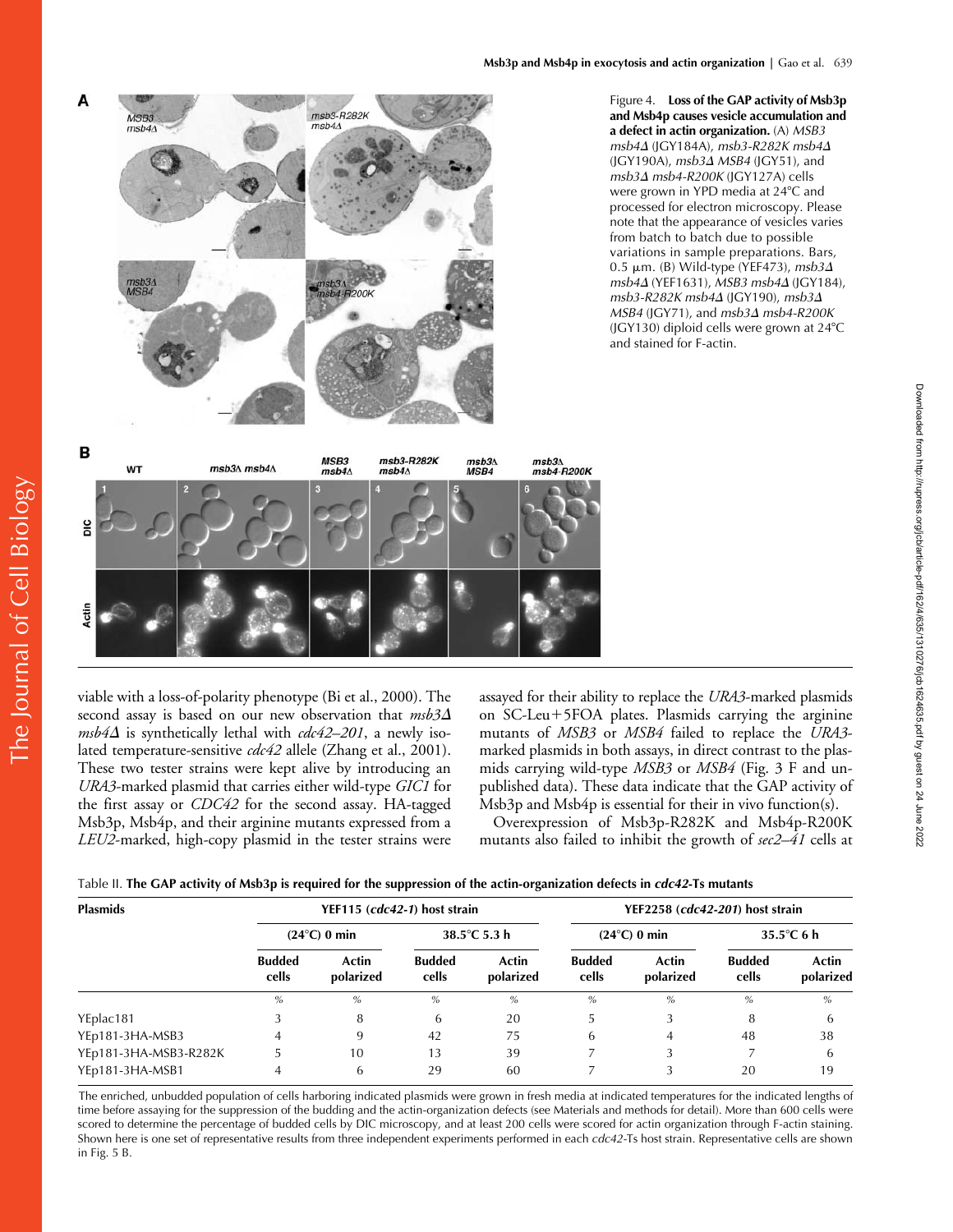$32^{\circ}$ C (Fig. 3 G), suggesting that the GAP activity of Msb3p and Msb4p is required for antagonizing the function of Sec2p. The arginine mutant of Msb3p also failed to suppress the synthetic lethality between *sec4-Q79L* and *sec15–1* (Fig. 3 H), further supporting the notion that it is the GAP activity of Msb3p toward Sec4p, not merely the presence of Msb3p, that is responsible for the suppression.

## **The GAP activity of Msb3p and Msb4p is required for efficient exocytosis and polarized actin organization**

To determine whether vesicle accumulation in *msb3*-  $\mathit{msb4\Delta}$  cells was due to the absence of the proteins or the loss of their GAP activity, we examined two pairs of haploid strains, JGY184A (*MSB3 msb4*-) and JGY190A (*msb3- R282K msb4*-), and JGY51 (*msb3*- *MSB4*) and JGY127A (*msb3*- *msb4-R200K*). In most *MSB3 msb4*- or *msb3*-  $MSB4$  cells, either no or just a few vesicles (usually  $\leq$ 10 vesicles per cell section) were detected (Fig. 4 A, left). In contrast, most *msb3-R282K msb4* $\Delta$  or *msb3* $\Delta$  *msb4-R200K* cells accumulated a large number of vesicles similar to those observed in *msb3* $\Delta$  *msb4* $\Delta$  cells (Fig. 4 A, right). These data indicate that the loss of the GAP activity of Msb3p and Msb4p is responsible for vesicle accumulation.

Cells of  $msb3\Delta msb4\Delta$  strain are rounder in shape, heterogeneous in size, and have a partially disrupted actin cytoskeleton (Bi et al., 2000). Actin patches in these cells tended to delocalize into the mother side at early stages of the cell cycle when the patches should be predominantly concentrated in the buds (Fig. 4 B, compare columns 1 and 2). Actin cables were clearly present and largely well organized in *msb3*  $msb4\Delta$  cells. However, some cables appeared to be shorter, and sometimes misoriented in the mutant strain (Fig. 4 B, compare columns 1 and 2).

To determine whether the GAP activity of Msb3p and Msb4p is required for actin-patch organization, *MSB3*, *msb3- R282K*, *MSB4*, or *msb4-R200K* was integrated into the  $\mathit{msb3\Delta}$   $\mathit{msb4\Delta}$  mutant at the  $\mathit{msb3\Delta}$  or  $\mathit{msb4\Delta}$  locus, respectively. The integrants with *MSB3* or *MSB4* showed normal cell morphology and actin-patch organization (Fig. 4 B, columns 3 and 5). Interestingly, the integrants with *msb3-R282K* or *msb4-R200K* displayed similar defects in cell morphology and actin-patch organization as the *msb3* $\Delta$  *msb4* $\Delta$  mutant did (Fig. 4 B, columns 4 and 6), suggesting that the GAP activity of Msb3p and Msb4p is required for actin-patch organization.

Multicopy *MSB3* is known to suppress the growth defect of *cdc42–1* cells at the nonpermissive temperature (Bi et al., 2000) (Fig. 5 A, top). We found that multicopy *MSB3* also suppressed the growth defect of another *cdc42-*Ts allele, *cdc42–201* (Fig. 5 A, bottom). In addition, the budding and the actin-organization defects in both *cdc42-*Ts mutants were largely suppressed by multicopy *MSB3* (Fig. 5 B) (Table II). Interestingly, multicopy *msb3-R282K* failed to suppress both the budding and the actin-organization defects of the two *cdc42-*Ts mutants (Fig. 5, A and B) (Table II), which were not defective in secretion per se as indicated by EM studies (Fig. 5 C). These results suggest that the GAP activity of Msb3p is required for the suppression of the actin-organization defects in *cdc42* mutants. Together with the results described in the previous section, these data raise an intriguing







Figure 5. **The GAP activity of Msb3p is required for the suppression of the budding and the actin-organization defects in** *cdc42-***Ts mutants.** (A) YEplac181 alone, or carrying *3HA-MSB3* or *3HAmsb3-R282K* or *3HA-MSB1* (*MSB1*, a known multicopy suppressor of *cdc42–1* [Bender and Pringle, 1989], serves as a control here), was individually transformed into strains YEF115 (*cdc42–1*) and YEF2258 (*cdc42–201*), respectively. Transformants were streaked onto SC-Leu plates and incubated for 3 d at 24°C, or for 2 d at 38°C (for *cdc42–1* host) and at 35.5C (for *cdc42–201* host). (B) The unbudded population of *cdc42–201* cells carrying YEplac181, YEp181–3HA-MSB3, or YEp181–3HA-MSB3-R282K were enriched and released into SC-Leu medium at 35.5°C. Cells were fixed and stained for F-actin and DNA. Representative cells before shifting (24°C) and after shifting (35.5°C 6 h) were shown (see also Table II). (C) YEF115 (*cdc42–1*) and YEF2258 (*cdc42–201*) cells were grown in YPD media at  $24^{\circ}$ C, and then shifted to  $37.5^{\circ}$ C and  $36^{\circ}$ C for 1 h, respectively. Cells were processed for electron microscopy. Bars,  $0.5 \mu m$ .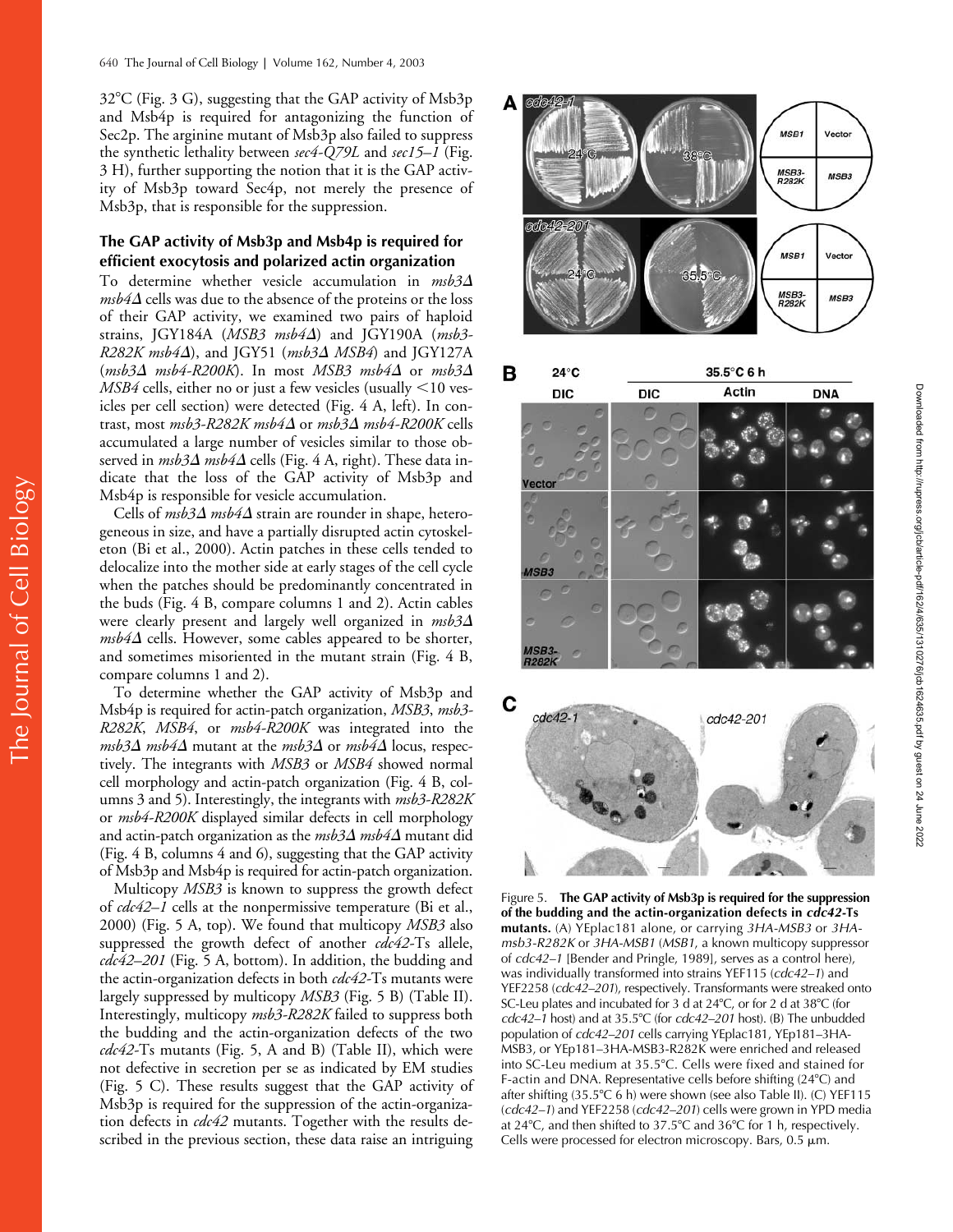#### **Msb3p and Msb4p in exocytosis and actin organization | Gao et al. 641**

# The Percentage of Small-budded Cells<br>With Polarized Actin Patches

| $0 \text{ min}$ | $30 \text{ min}$ | 60 min |
|-----------------|------------------|--------|
| 100%            | 39%              | 88%    |
| 100%            | 3%               | 0%     |
| 100%            | 73%              | 51%    |
| 100%            | 75%              | 85%    |
|                 |                  |        |





| Yeast strains               | $20^{\circ}$ C | $36^{\circ}$ C |
|-----------------------------|----------------|----------------|
| tpm $2\Delta$               | $16 + 4$       | $9 + 3$        |
| tpm1-2 tpm2 $\Delta$        | $16 + 3$       | $8+2$          |
| sec6-4 tpm1-2 tpm2 $\Delta$ | $16 + 3$       | $21+7$         |
| $sec6-4$                    | $17 + 3$       | $21 + 8$       |
|                             |                |                |



Figure 6. **Blocking of vesicle fusion with the plasma membrane prevents the reorganization of actin patches into the mother compartment in cells lacking actin cables.** (A and B) Strains *tpm2*- (ABY973), *tpm1–2 tpm2*- (ABY971), *sec6–4 tpm1–2 tpm2*- (ABY999), and *sec6–4* (JGY381) carrying *GFP-TUB1* were grown in YPD media at 24°C and then shifted to  $36^{\circ}$ C for 0, 30, and 60 min. Cells were fixed and stained for F-actin. (A) The percentage of smallbudded cells that displayed a polarized distribution of actin patches after shifting to 36°C for different periods of time was shown. (B) Representative cells shifted to 36°C for 60 min were shown. (C) The same strains as in A, except carrying *ABP1-GFP* instead of *GFP-TUB1*, were grown at 20°C. The lifespan (in seconds) of actin patches in each strain was measured in time-lapse series at 20°C, and at 36°C after shifting to 36°C for 60 min. At least 100 actin patches from both the mother and the daughter compartments of budded cells were analyzed for each strain at each temperature. (D) The percentage distribution of actinpatch lifespan in strains *tpm1–2 tpm2*- (ABY971) and *sec6–4 tpm1–2 tpm2* $\Delta$  (ABY999) at 36°C.

possibility that polarized secretion may be normally involved in modulating polarized actin organization.

## **A defect in actin-patch organization can be a consequence of a primary defect in polarized secretion**

The fact that the GAP activity of Msb3p is required to rescue both the secretory and the actin-patch-organization defects in  $msb3\Delta$   $msb4\Delta$  cells raises the possibility that the actin-patch disorganization in *msb3* $\Delta$  *msb4* $\Delta$  cells might be a consequence of the fusion of mistargeted vesicles with the plasma membrane of the mother cells. To examine this possibility, we took advantage of mutants in *TPM1* and *TPM2*, which encode two isoforms of tropomyosin that are required specifically for the formation of actin cables but not actin patches (Pruyne et al., 1998). When tropomyosins are conditionally inactivated, all actin cables are lost within one minute. As a result, secretory vesicles are no longer transported to the daughter cell, but instead fuse with the plasma membrane of the mother cell. After inactivation of tropomyosins for 30–60 min, actin patches become randomly distributed in both the mother and the daughter cells (Fig. 6, A and B) (Pruyne et al., 1998).

To test our hypothesis, we examined the distribution of actin patches in *sec6–4 tpm1–2 tpm2* $\Delta$  cells. At the restrictive temperature, secretory vesicles in this mutant are no longer delivered to the bud due to the loss of actin cables. In addition, vesicles in this mutant fail to fuse with the plasma membrane due to the inactivation of Sec6p, a component of the exocyst that is essential for vesicle tethering. We observed that, upon shifting to  $36^{\circ}$ C for 60 min, 51% of the triple mutant cells still displayed a polarized organization of actin patches in comparison to 88% of the *tpm2* $\Delta$  cells, 85% of

the *sec6–4* cells, and 0% of the *tpm1–2 tpm2* $\Delta$  cells (Fig. 6, A and B). These results suggest that the actin-patch disorganization in *tpm1–2 tpm2* $\Delta$  cells, and, by extrapolation, in  $\emph{msb3}\Delta$   $\emph{msb4}\Delta$  cells, depends on the fusion of secretory vesicles in the mother cells with the plasma membrane.

One possible explanation for the polarized organization of actin patches in *sec6–4 tpm1–2 tpm2∆* cells is that the lifespan of the "old patches" (existed before the temperature shift) in the buds of the small-budded cells is significantly increased. We measured the lifespan of actin patches in four different strains at two different temperatures, 20°C and  $36^{\circ}$ C, using Abp1p-GFP as a marker for the patches (Fig. 6, C and D). At  $20^{\circ}$ C, actin patches in all four strains displayed a similar lifespan,  $\sim$ 16 s. At 36°C, the lifespan of actin patches in both tropomyosin mutants (*tpm2* $\Delta$  and *tpm1–2 tpm2* $\Delta$ ) were  $\sim$ 9 s. In contrast, the lifespan of actin patches in both mutants carrying *sec6–4 (sec6 tpm1–2 tpm2* $\Delta$ , and  $\mathit{sec}$ 6–4) were  ${\sim}21$  s. We also observed that the lifespan of actin patches in the mother and the daughter compartments of the same cell were virtually identical for all four strains at both temperatures. These data suggest that blocking exocytosis at  $36^{\circ}$ C increases the lifespan of actin patches, but this increase alone is not sufficient to explain the polarized actinpatch organization in the *sec6 tpm1–2 tpm2* $\Delta$  mutant.

## **Discussion**

## **Msb3p and Msb4p are involved in exocytosis by functioning as GAPs for Sec4p in vivo**

The challenge for studying Rab GAPs is twofold. First, most Rab GAPs in yeast are not essential for cell viability. Cells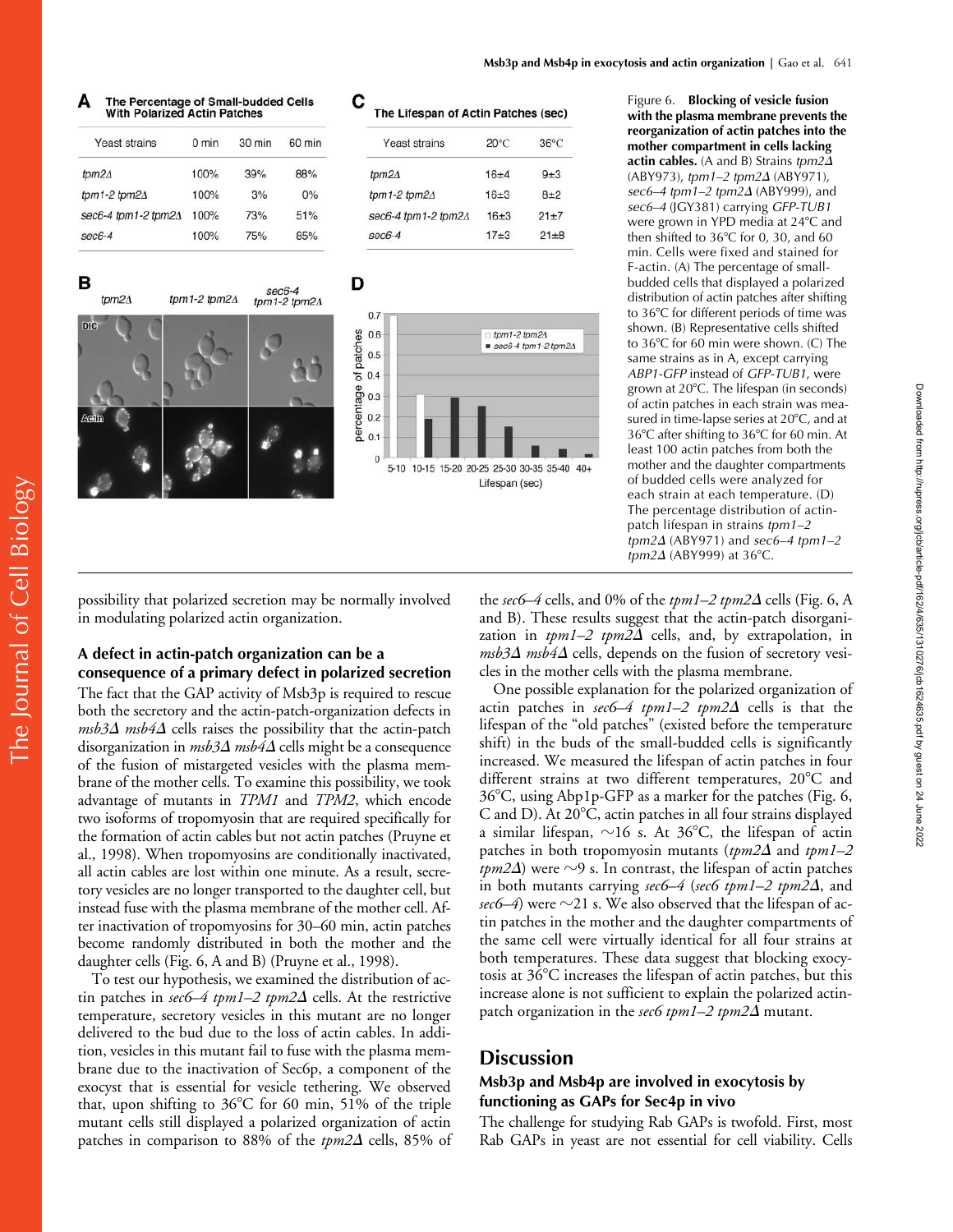lacking a single known Rab GAP in yeast, Gyp1p, Mdr1p/ Gyp2p, Gyp5p, Gyp6p, Gyp7p, or Gyp8p, produce no obvious defects in protein trafficking (Strom et al., 1993; Vollmer and Gallwitz, 1995; Du et al., 1998; Albert and Gallwitz, 1999; Vollmer et al., 1999; Du and Novick, 2001; De Antoni et al., 2002). Second, all known Rab GAPs show substrate promiscuity in in vitro assays, and with the exception of Ypt1p-GAPs (Du and Novick, 2001; De Antoni et al., 2002), no evidence for their in vivo function has been obtained.

We took multiple approaches to assess whether Msb3p and Msb4p are Sec4p-specific GAPs in vivo. First, deletion of *MSB3* and *MSB4* together, more specifically, inactivation of the GAP activity of Msb3p and Msb4p caused a defect in exocytosis. Second, *msb3∆ msb4∆* cells displayed synthetic interactions with late secretory mutants. Third, multicopy *MSB3* suppressed the synthetic lethality of a *sec4-Q79L sec15–1* mutant, presumably, by reducing the level of GTPbound Sec4p. Fourth, multicopy *MSB3* or *MSB4* inhibited the growth of *sec2–41* cells, but not of any other late *sec* mutants. Finally, among the 11 Rab GTPases in *S. cerevisiae*, only Sec4p shares a localization profile and mutant phenotype (post-Golgi vesicle accumulation and exocytosis defect) with Msb3p and Msb4p. We further demonstrate here that Msb3p and Msb4p most likely act on Sec4p by an arginine finger–like mechanism. Together, these results provide compelling arguments for the involvement of Msb3p and Msb4p in exocytosis by functioning as GAPs for Sec4p in vivo.

Deletion of *MSB3* and *MSB4*, presumably leading to a higher level of Sec4p-GTP in the cell, caused significant accumulation of 100-nm vesicles and of the endoglucanase Bgl2p in the cell, but produced little effect on invertase secretion. A similar effect on invertase secretion is also observed in a strain carrying *sec4-Q79L*, in which Sec4p is predominantly in the GTP-bound form (Walworth et al., 1992). These data suggest that a defect in GTP hydrolysis by Sec4p affects secretion of different cargoes differentially, which is consistent with a previous report that there are at least two distinct populations of post-Golgi vesicles accumulated in late *sec* mutants: a minor population carries invertase, whereas the major population carries Bgl2p (Harsay and Bretscher, 1995). Similar differential effect on secretion is also observed in a *cdc42*-Ts mutant (Adamo et al., 2001). Because Msb3p, Msb4p, and Cdc42p are all involved in polarized growth and because Msb3p and Msb4p interact with Cdc42p genetically (Bi et al., 2000) and biochemically (unpublished data), it is possible that one role of Msb3p, Msb4p, and Cdc42p in polarized growth is to regulate secretion of Bgl2p, a cell wall–remodeling enzyme that is needed during cell-surface expansion.

## **The GAP activity of Msb3p and Msb4p and its implication in spatial regulation of exocytosis**

Our EM studies indicate that in most *msb3 msb4* mutant cells, vesicles are distributed randomly within the cell, and in a few cells, vesicles are preferentially localized to the daughter cell. This pattern of vesicle accumulation would be consistent with a defect in vesicle transport and/or tethering. Vesicle transport from Golgi membrane to bud tip requires the function of vesicle-associated Sec4p-GTP, whose formation is catalyzed by the vesicle-associated GEF Sec2p, presumably using the cytosolic pool of Sec4p-GDP as the substrate. Vesicle tethering requires the function of Sec4p-GTP and its effector, the exocyst (Guo et al., 1999). In the absence of Msb3p and Msb4p, Sec4p would be primarily in the GTP-bound form and less Sec4p-GDP would be recycled back to the cytosol. This raises the question as to how an alteration in the ratio of GTP-bound versus GDP-bound Sec4p results in vesicle accumulation. We imagine two major scenarios. First, the decreased recycling of Sec4p-GDP to the cytosol in *msb3 msb4* mutant cells could be responsible for the vesicle accumulation. In this case, less Sec4p-GDP from the cytosol is recruited to the Golgi site to be converted to Sec4p-GTP on Golgi membranes and/or vesicles. Consequently, the efficiency of vesicle transport is compromised. The second scenario is that the increased amount of Sec4p-GTP in *msb3 msb4* mutant cells could be responsible for the vesicle accumulation. In this case, the increased level of Sec4p-GTP might hold the exocyst in place for longer periods of time so that reduced recycling of exocyst components would cause a defect in additional rounds of vesicle tethering. It is also possible that the disassembly of the vesicletethering complex is a prerequisite for the formation of the trans-SNARE complexes between Golgi membrane–derived vesicles and the plasma membrane, which leads to vesicle fusion. Because the assembly of the exocyst depends on Sec4p-GTP (Guo et al., 1999), its disassembly may depend on the hydrolysis of Sec4p-bound GTP. Thus, a deficiency in GTP hydrolysis may cause a secretory defect by indirectly preventing efficient formation of the SNARE complexes.

To distinguish between the two scenarios, we reasoned that, if the Sec4p-GDP recycling is the key, multicopy wildtype *SEC4* should suppress the morphological defect of the *msb3*- *msb4*- *sec4-Q79L* mutant, because more Sec4p-GDP would be generated in the cell due to the intrinsic GTPase activity of the wild-type Sec4p. In contrast, if the absolute amount of Sec4p-GTP is critical, multicopy *SEC4* should exacerbate the morphological defect of the *msb3 msb4*- *sec4-Q79L* mutant, because more Sec4p-GTP would be produced in the cell due to the increased concentration of Sec4p protein. We found that multicopy *SEC4* suppressed the morphological defect of the triple mutant reasonably well (unpublished data), thus favoring the first scenario. However, this result cannot rule out the second scenario with certainty.

The cellular locations of the GEF and the GAPs for Sec4p provide direct clues on how the activity of Sec4p, and hence the exocytosis, is spatially regulated (Fig. 7 A). Sec2p, the GEF for Sec4p, colocalizes with Sec4p on the secretory vesicles. This colocalization is thought to ensure Sec4p in its GTP-bound form, which is required for the transport of post-Golgi vesicles to the active growth sites (Walch-Solimena et al., 1997). In contrast, Msb3p and Msb4p, the GAPs for Sec4p, are mainly concentrated at the active growth sites in close association with the plasma membrane. This conclusion is based on cell-fractionation and localization studies on Msb3p and Msb4p (Bi et al., 2000) (unpublished data). Thus, Msb3p and Msb4p are well positioned to promote efficient recycling of Sec4p by facilitating the hydrolysis of Sec4p-bound GTP at the plasma membrane.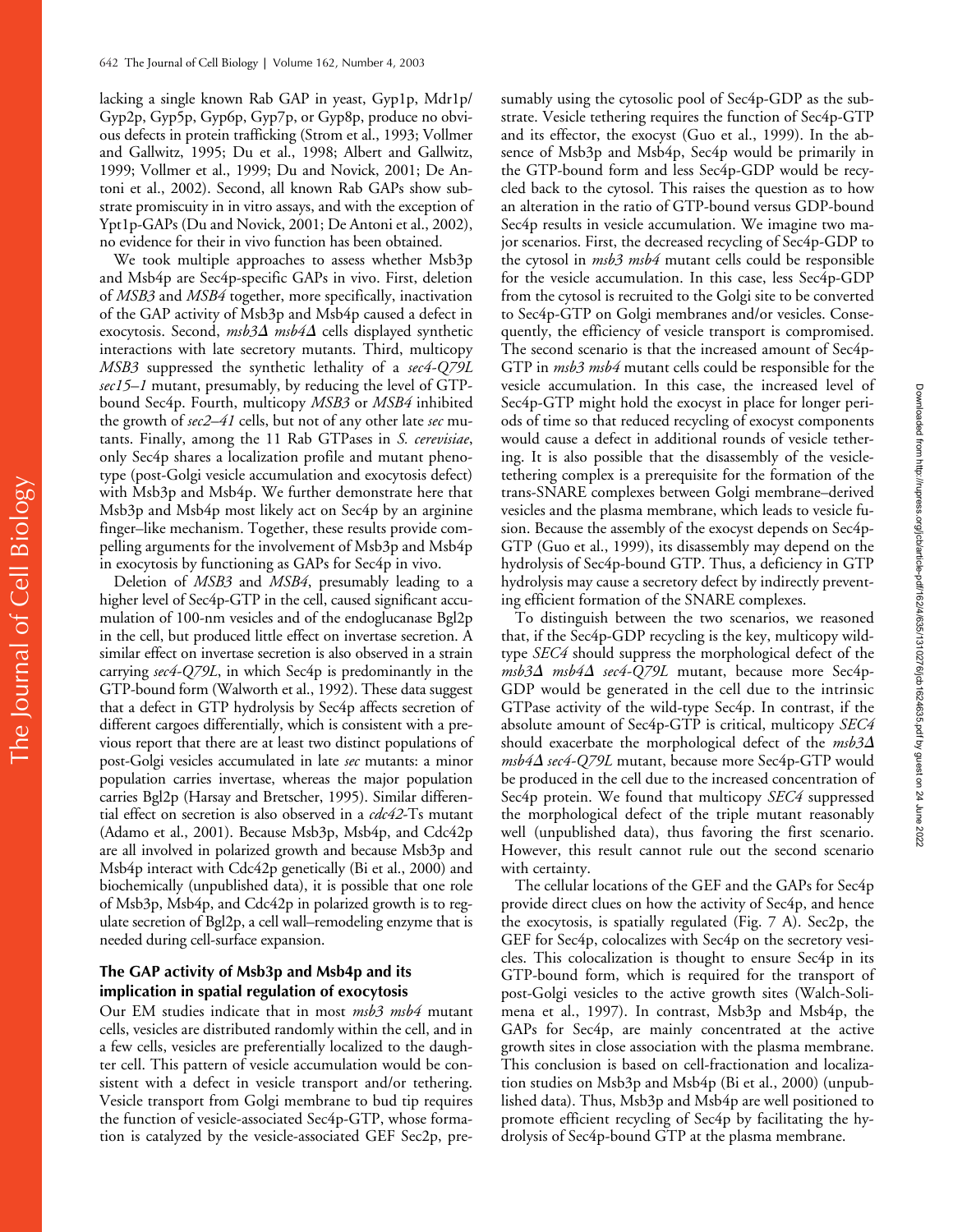A. Spatial regulation of exocytosis



B. Coupling exocytosis to actin patch organization



Figure 7. **Models on the spatial regulation of exocytosis and on the coupling of exocytosis to actin-patch organization.** (A) Role of Msb3p and Msb4p in spatial regulation of exocytosis. Secretory vesicles carrying Sec4p-GTP, Sec2p (GEF for Sec4p), and actinpatch clustering and/or assembly factor X are delivered to the bud tip by Myo2p (a type V myosin) along actin cables. Msb3p and Msb4p at the bud tip stimulate the hydrolysis of Sec4p-bound GTP, leading to the recycling of Sec4p for next round of exocytosis. The cargo molecule X, which could include the polarity proteins Cdc42p, Rho1p, and the actin-binding protein Aip3p/Bud6p, is delivered to the bud tip to reenforce the polarized organization of actin patches, which, in turn, may be involved in the recycling of the exocytic machinery such as the exocyst for next round of secretion. (B) Fusion of an exocytic vesicle with the plasma membrane leads to the formation and/or trapping of an actin patch at the fusion site. In  $msb3\Delta$   $msb4\Delta$  cells, vesicles that are not transported out of the mother compartment can fuse with the plasma membrane (not depicted in the diagram). Vesicles that are not tethered at the bud tip (green arrows) can diffuse into the mother side and fuse with the plasma membrane, depositing their cargoes, including factor X, at the fusion sites for the generation and/or trapping of actin patches. In a tropomyosin mutant (black arrow), the vesicles are not transported to the bud and thus fuse with the plasma membrane of the mother compartment, leading to the reorganization of actin patches as described for *msb3∆ msb4∆* cell.

## **A defect in polarized secretion can lead to a defect in polarized actin organization**

Our studies led to two interesting findings. First, the GAP activity of Msb3p and Msb4p is required for efficient exocytosis and actin-patch organization. Second, the GAP activity of Msb3p is required for the suppression of the actin-organization defects in *cdc42–1* and *cdc42–201* cells. These observations raise an intriguing question: could a defect in polarized secretion cause a defect in actin organization? In  $tpm1-2$   $tpm2\Delta$  cells where actin cables are absent at 36°C, secretory vesicles fuse with any part of the plasma membrane, causing depolarized growth. Meanwhile, actin patches are gradually reorganized from the small buds to the entire cell cortex (Pruyne et al., 1998). However, when the actin cables and the vesicle-tethering/fusion process are simultaneously inactivated in the *sec6–4 tpm1–2 tpm2* $\Delta$  cells, actin patches remain in the small buds. This result suggests that the reorganization of actin patches in *tpm1–2 tpm2* $\Delta$  cells depends on ongoing exocytosis and, likely, endocytosis, both of which are defective in *sec6–4* and all other late *sec* mutants (Riezman, 1985).

Actin-patch polarization in the small buds of the *sec6–4*  $tpm1–2\ tpm2$  cells at 36°C can be explained by one of the three possibilities: patch motility is blocked; the lifespan of the patches is increased dramatically; and the putative patchclustering factor and/or patch-assembly factor remains in the small bud in the absence of continuous exocytosis and endocytosis. Our data support the third possibility.

Patch motility is unlikely to be the answer. First, patches are highly labile structures with a life span of  $\sim$ 10 s (Smith et al., 2001; Carlsson et al., 2002). Second, most patches display random motion and a few display directed motion. Third, patches have an average speed of  $0.49 \pm 0.30$   $\mu$ m/s. Together, most patches would have disassembled before they can cross the bud neck. Thus, it has been concluded that the organization of actin patches is due to the assembly of the patches at the sites of polarized growth (Smith et al., 2001). The lifespan of actin patches in different mutants cannot explain the observed phenotype either, because the lifespan of the patches in *sec6–4 tpm1–2 tpm2* $\Delta$  cells increases only twofold over that in  $tpm1–2tpm2\Delta$  cells at 36°C.

Downloaded from http://rupress.org/jcb/article-pdf/162/4/635/1310276/jcb1624635.pdf by guest on 24 June 2022

Downloaded from http://rupress.org/jcb/article-pdf/162/4/635/1310276/jcb1624635.pdf by guest on 24 June 2022

The patch polarization in *sec6–4 tpm1–2 tpm2*∆ cells and patch organization in general can be explained by assuming that secretory vesicles carry factors that are required for actinpatch clustering and/or assembly; and that local concentration of these factors depends on the balance of exocytosis and endocytosis (Fig. 7 B). During bud growth of wild-type cells, exocytosis prevails over endocytosis; these factors accumulate dynamically at the sites of polarized growth, leading to polarized actin-patch organization. In the tropomyosin mutants, these putative factors are deposited over the entire cell surface through ongoing depolarized exocytosis, and the high concentration of these factors at the "old buds" is eliminated through active endocytosis, which is not blocked in these mutants (Pruyne et al., 1998); thus, leading to the reorganization of actin patches. In the *sec6–4 tpm1–2 tpm2* $\Delta$  and *sec6–4* mutants, exocytosis and endocytosis are blocked together, the high concentration of the putative factors in the old buds remains; thus, actin patches are still polarized, and are still going through their dynamic assembly and disassembly cycle. These putative factors could include polarity proteins such as Cdc42p and Rho1p, and actin-binding proteins such as Aip3p/Bud6p, because their accumulation at the active growth sites depends on intact secretory pathway (McCaffrey et al., 1991; Jin and Amberg, 2000; Wedlich-Soldner et al., 2003).

Our finding on the cause-effect relationship between vesicle fusion and the organization of actin patches has profound biological implications. Exocytosis and endocytosis are intimately coupled in many biological systems including *S. cerevisiae* (Riezman, 1985), *Drosophila* (Roos and Kelly, 1999), and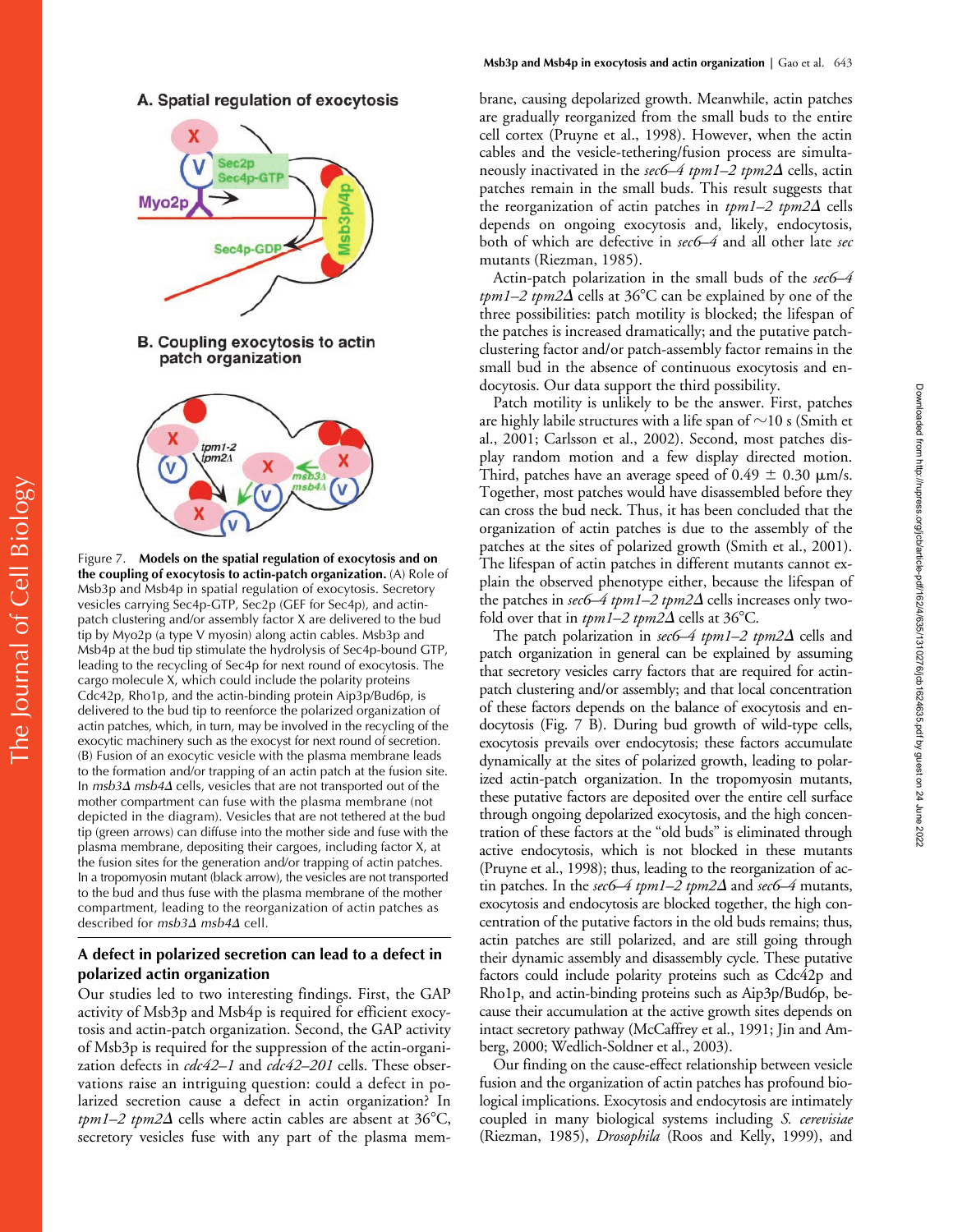#### Table III. **Yeast strains used in this study**

| Name           | Genotype                                                                                                                                                             | Source                       |
|----------------|----------------------------------------------------------------------------------------------------------------------------------------------------------------------|------------------------------|
| <b>YEF473</b>  | $a/\alpha$ his3/his3 leu2/leu2 lys2/lys2 trp1/trp1 ura3/ura3                                                                                                         | (Bi and Pringle, 1996)       |
| YEF473A        | a his3 leu2 lys2 trp1 ura3                                                                                                                                           | Segregant from YEF473        |
| <b>YEF115</b>  | $\alpha$ his4 leu2 trp1 ura3 gal2 cdc42-1                                                                                                                            | J. Pringle                   |
| <b>YEF1264</b> | As YEF473 except MSB3/msb3 $\Delta$ ::HIS3 MSB4/msb4 $\Delta$ ::TRP1                                                                                                 | (Bi et al., 2000)            |
| <b>YEF1289</b> | a his3 leu2 lys2 trp1 ura3 msb3 $\Delta$ ::HIS3 msb4 $\Delta$ ::TRP1                                                                                                 | (Bi et al., 2000)            |
| <b>YEF1291</b> | $\alpha$ his3 leu2 lys2 trp1 ura3 msb3 $\Delta$ ::HIS3 msb4 $\Delta$ ::TRP1                                                                                          | (Bi et al., 2000)            |
| <b>YEF1563</b> | As YEF473 except MSB3/msb3Δ::HIS3 MSB4/msb4Δ::HIS3 GIC1/gic1-Δ1::LEU2 GIC2/gic2-Δ2::TRP1                                                                             | YEF1269 $\times$ CCY1042-12B |
| YEF1619        | As YEF473 except msb34::HIS3/msb34::TRP1                                                                                                                             | YEF1239 $\times$ YEF1304     |
| <b>YEF1631</b> | As YEF473 except msb3 $\Delta$ ::HIS3/msb3 $\Delta$ ::HIS3 msb4 $\Delta$ ::TRP1/msb4 $\Delta$ ::TRP1                                                                 | (Bi et al., 2000)            |
| <b>YEF2258</b> | a his3 leu2 lys2 trp1 ura3 cdc42-201                                                                                                                                 | (Zhang et al., 2001)         |
| ABY971         | As ABY973 except tpm1-2::LEU2/tpm1-2::LEU2                                                                                                                           | (Pruyne et al., 1998)        |
| ABY973         | $a/\alpha$ tpm2 $\Delta$ ::HIS3/tpm2 $\Delta$ ::HIS3 his3 $\Delta$ -200/his3 $\Delta$ -200 leu2-3,112/leu2-3,112 lys2-801/lys2-801 trp1-1/<br>trp1-1 ura3-52/ura3-52 | (Pruyne et al., 1998)        |
| ABY999         | As ABY973 except tpm1-2::LEU2/tpm1-2::LEU2 sec6-4/sec6-4 SEC8:HA3::TRP1/SEC8:HA3::TRP1                                                                               | (Pruyne et al., 1998)        |
| <b>BY37</b>    | a ura $3-52$ sec6-4                                                                                                                                                  | P. Brennwald                 |
| BY45           | <b>a</b> $ura3-52$ sec15-1                                                                                                                                           | P. Brennwald                 |
| JGY10          | a his3 leu2 lys2 trp1 ura3 msb3 $\Delta$ ::HIS3 msb4 $\Delta$ ::HIS3 gic1- $\Delta$ 1::kanMX6 gic2- $\Delta$ 2::TRP1 (pCC904-GIC1)                                   | This study                   |
| JGY18          | a his3 leu2 lys2 trp1 ura3 msb3 $\Delta$ ::HIS3 msb4 $\Delta$ ::TRP1 cdc42-201 (pRS316-CDC42)                                                                        | Segregant from JGY13         |
| JGY28B         | $\alpha$ his3 leu2 trp1 ura3 sec2-41                                                                                                                                 | This study                   |
| JGY30A         | a his3 leu2 trp1 ura3 sec6-4                                                                                                                                         | This study                   |
| JGY31B         | $\alpha$ his3 leu2 trp1 ura3 sec9-4                                                                                                                                  | This study                   |
| JGY32B         | $\alpha$ his3 leu2 trp1 ura3 sec3-2                                                                                                                                  | This study                   |
| IGY37B         | $\alpha$ his3 leu2 trp1 ura3 sec3-2 msb3 $\Delta$ ::HIS3 msb4 $\Delta$ ::TRP1                                                                                        | This study                   |
| JGY39A         | a his3 leu2 lys2 trp1 ura3 sec6-4 msb3 $\Delta$ ::HIS3 msb4 $\Delta$ ::TRP1                                                                                          | This study                   |
| IGY40A         | <b>a</b> his3 leu2 lys2 trp1 ura3 sec9-4 msb3 $\Delta$ ::HIS3 msb4 $\Delta$ ::TRP1                                                                                   | This study                   |
| JGY48A         | a his3 leu2 lys2 trp1 ura3 sec4 $\Delta$ ::kanMX6 (pRS316-SEC4)                                                                                                      | This study                   |
| JGY51          | $a$ msb3 $\Delta$ ::HIS3 msb4 $\Delta$ ::3HA-MSB4 his3 leu2 lys2 trp1 ura3                                                                                           | This study                   |
| JGY71          | As YEF473 except msb3 $\Delta$ ::HIS3/msb3 $\Delta$ ::HIS3 msb4 $\Delta$ ::3HA-MSB4/msb4 $\Delta$ ::3HA-MSB4                                                         | This study                   |
| JGY73          | a his3 leu2 lys2 trp1 ura3 sec4-Q79L                                                                                                                                 | This study                   |
| JGY82B         | $\alpha$ his3 leu2 trp1 ura3 sec15-1                                                                                                                                 | This study                   |
| JGY86A         | a his3 leu2 trp1 ura3 sec15-1 sec4-Q79L (pRS316-SEC4)                                                                                                                | This study                   |
| JGY127A        | a msb3 $\Delta$ ::HIS3 msb4 $\Delta$ ::3HA-MSB4-R200K his3 leu2 lys2 trp1 ura3                                                                                       | This study                   |
| <b>JGY130</b>  | As YEF473 except msb3 $\Delta$ ::HIS3/msb3 $\Delta$ ::HIS3 msb4 $\Delta$ ::3HA-MSB4-R200K/msb4 $\Delta$ ::3HA-MSB4-R200K                                             | This study                   |
| IGY184A        | a msb3 $\Delta$ ::3HA-MSB3 msb4 $\Delta$ ::TRP1 his3 leu2 lys2 trp1 ura3                                                                                             | This study                   |
| <b>JGY184</b>  | As YEF473 except msb3 $\Delta$ ::3HA-MSB3/msb3 $\Delta$ ::3HA-MSB3 msb4 $\Delta$ ::TRP1/msb4 $\Delta$ ::TRP1                                                         | This study                   |
| JGY190A        | a msb3 $\Delta$ ::3HA-MSB3-R282K msb4 $\Delta$ ::TRP1 his3 leu2 lys2 trp1 ura3                                                                                       | This study                   |
| <b>JGY190</b>  | As YEF473 except msb3 $\Delta$ ::3HA-MSB3-R282K/msb3 $\Delta$ ::3HA-MSB3-R282K msb4 $\Delta$ ::TRP1/msb4 $\Delta$ ::TRP1                                             | This study                   |
| <b>JGY381</b>  | $a/\alpha$ his3/his3 leu2/leu2 ura3/ura3 TRP1/trp1 sec6-4/sec6-4                                                                                                     | This study                   |

mammals (Sudhof, 2000), but the mechanisms are unclear. In *S. cerevisiae*, many components of the actin patches are required for the internalization step of endocytosis (Munn, 2000); thus, our finding could provide a concrete means to spatially link exocytosis to endocytosis (Fig. 7, A and B): fusion of the exocytic vesicles with the plasma membranes leads to the clustering of actin patches at the fusion site, which mediate endocytosis to recycle the exocytic machinery. This finding also explains why the actin patches and the ends of the actin cables, which mediate exocytosis, are always in close proximity with each other (Karpova et al., 1998).

# **Materials and methods**

### **Strains and media**

The Journal of Cell Biology

The Journal of Cell Biology

Yeast strains used in this study are listed in Table III. Standard culture media and genetic techniques were used (Guthrie and Fink, 1991). 1 mg/ml 5-fluroorotic acid (5FOA) (Angus Buffers and Biochemicals) was added to media to select for the loss of *URA3*-containing plasmids.

#### **Construction of plasmids and DNA mutagenesis**

Plasmids used in this study include YEplac181 (2  $\mu$ , *LEU2*), pRS316 (*CEN*, *URA3*), pFA6a-kanMX6 (Longtine et al., 1998), pYES2-MSB3 (Albert and Gallwitz, 1999), pET22-MSB4 (Albert and Gallwitz, 2000), YEp181–3HA-MSB3 and YEp181-3HA-MSB4 (Bi et al., 2000), pCC904-GIC1 (2  $\mu$ , *URA3*) (Bi et al., 2000), pRS316-CDC42 (Bi and Pringle, 1996), and pRS423-SEC4 (2  $\mu$ , *HIS3*). Plasmids YEp181-SEC4 and pRS316-SEC4 were constructed by inserting a 1.5-kb BamHI-EcoRI fragment carrying *SEC4* from pRS423-SEC4 into YEplac181 and pRS316 at the corresponding sites, respectively. *GYP1* (from 561 to 2,310) was cloned into YEplac181 vector by plasmid gap-repair. Change of arginine to phenylalanine or lysine codon in *MSB3* and *MSB4* was achieved by using Quikchange sitedirected mutagenesis kit (Stratagene). The Q79L mutation in *SEC4* was introduced into YEp181-SEC4 by a PCR-based method. All intended mutations, including *msb3-R282F*, *msb3-R282K*, *msb4-R200F*, *msb4-R200K*, and *sec4-Q79L*, were confirmed by DNA sequencing.

#### **Construction of yeast strains**

To construct strain JGY10 for our first functional assay, the *LEU2* gene marking the *gic1-* $\Delta$ 1 deletion in YEF1563 (Bi et al., 2000) was replaced precisely with *kanMX6* by a PCR-based method (Longtine et al., 1998). The resulting heterozygote (*GIC1*/*gic1-*-*1::kanMX6*) carrying plasmid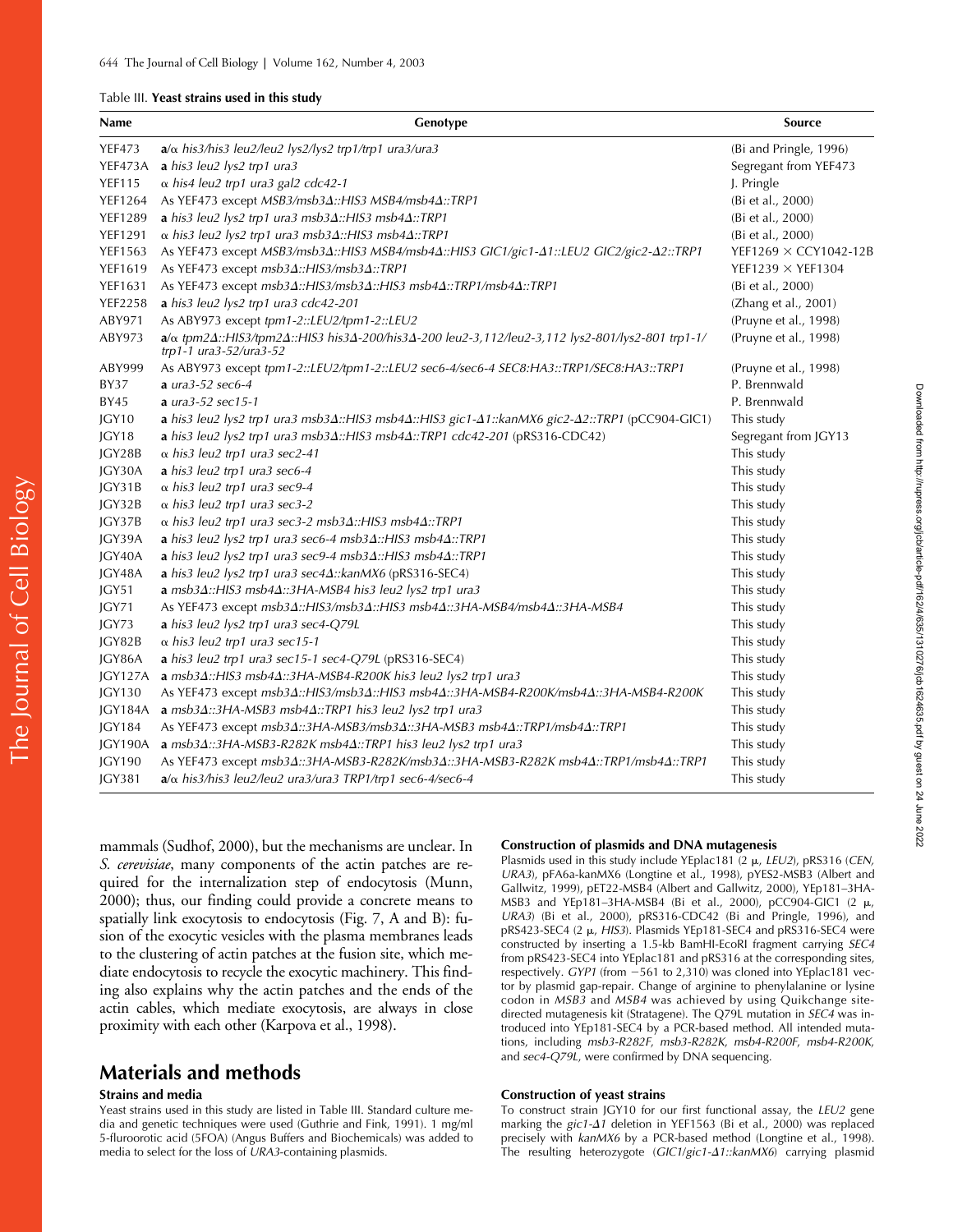pCC904-GIC1 was sporulated to generate JGY10. To construct JGY18 for our second assay, YEF1291 was crossed to YEF2258 carrying pRS316- CDC42. The resulting heterozygote was sporulated to generate JGY18.

To construct JGY28B (*sec2–41*), JGY30A (*sec6–4*), JGY31B (*sec9–4*), JGY32B (*sec3–2*), and JGY82B (*sec15–1*) strains, we crossed wild-type strains from our laboratory (YEF473A or YEF473B) with strains bearing these mutations in another genetic background and isolated segregants of desirable genotypes. Appropriate segregants from one of theses crosses were mated to generate JGY381 (*sec6–4*/*sec6–4*). Triple mutants JGY37B (*sec3–2 msb3*- *msb4*-), JGY39A (*sec6–4 msb3*- *msb4*-), and JGY40A (*sec9–4 msb3*- *msb4*-) were isolated from crosses between individual *sec* mutants and haploid *msb3∆ msb4∆* cells.

To construct a strain carrying *sec4-Q79L*, one copy of *SEC4* in YEF473 was replaced with *KanMX6* by the PCR-mediated method (Longtine et al., 1998). The resulting heterozygote carrying pRS316-SEC4 was sporulated to generate JGY48A. The 1.5-kb BamHI-EcoRI fragment containing *sec4- Q79L* was transformed into JGY48A, and colonies that were 5FOA-resistant and G418-sensitive were selected, generating JGY73. JGY86A was a segregant from the cross between JGY82B (*sec15–1*) and JGY73 (*sec4- Q79L*) carrying pRS316-SEC4.

To construct strains JGY184 and JGY190, we integrated Tth111I-digested plasmids YIplac-3HA-MSB3 (Bi et al., 2000) and YIplac-3HA-MSB3-R282K at the Tth1111 site (-401 position) upstream of the *msb3*Δ locus in YEF1264. The correctness of the transformants was confirmed by the linkage of *HIS3* and *URA3* markers in every single segregant and by the expression of HA-tagged proteins. Strains of opposite mating types with desired genotypes were crossed to generate JGY184 and JGY190. Similarly, strains JGY71 and JGY130 were constructed by integrating EcoNI-digested plasmids YIplac-3HA-MSB4 (Bi et al., 2000) and YIplac-3HA-MSB4-R200K at the EcoNI site (-639 position) upstream of the *msb4*Δ locus in YEF1264.

#### **Production of Msb3p and Msb4p proteins and measurement of their GAP activity**

Production of  $His<sub>6</sub>$ -tagged Msb3p and its arginine mutants from yeast, and His<sub>6</sub>-tagged Msb4p and its arginine mutants from *E. coli*, and measurement of the GAP activity were all performed as described previously (Albert and Gallwitz, 1999; Albert and Gallwitz, 2000).

#### **Immunoblotting and immunofluorescence microscopy**

For immunoblotting, the mouse monoclonal anti-HA antibody HA.11 (Berkeley Antibody Company), or the rabbit anti-Isp42p polyclonal antibodies were used. Proteins were detected with the ECL Western blotting detection reagents.

For localization of HA-tagged Msb3p or Msb4p, yeast cells grown exponentially in SC-Leu media at 24°C were fixed by formaldehyde and processed for immunofluorescence microscopy as described by Pringle et al. (1991). Mouse anti-HA antibody HA.11 and the secondary Cy3-conjugated donkey anti–mouse IgG antibody were used. For visualizing the actin cytoskeleton, yeast cells were fixed with 4% formaldehyde for 1 h at 24C and stained with rhodamine-phalloidin (Molecular Probes). DNA was stained with 1  $\mu$ g/ml bisBenzimide (Sigma-Aldrich). Differential interference contrast (DIC) and fluorescence microscopy were performed using Nikon Microscope ECLIPSE E800 (Nikon Corporation) with a 60× plan apo objective. The images were acquired using Image-Pro Plus software (Media Cybernetics).

#### **Electron microscopy**

Yeast cells were grown in YPD media to early log phase at 24°C. For *cdc42*-Ts mutants, cells grown exponentially at 24°C were shifted to restrictive temperatures for 1 h, and were prefixed with 1.6% of glutaraldehyde in culture for 10 min. 10–20- $A_{600}$  units of cells were fixed in 1 ml fixative (2% glutaraldehyde in PBS buffer, pH 7.4) at 24°C for 30 min, which was followed by additional 30 min with fresh fixative. Cells were then spheroplasted and fixed with 1% glutaraldehyde (in PBS buffer, pH 7.4) at 4°C overnight. Spheroplasts were washed in 0.1 M cacodylate buffer and postfixed twice with ice-cold solution containing 0.5% OsO<sub>4</sub> and 0.8% potassium ferricyanide on ice for 10 min each time. Spheroplasts were then washed with  $dH_2O$  and incubated in 2% uranyl acetate at 24°C for 30 min in dark, which was followed by standard dehydration. Cell pellets were embedded in Spurr's resin. Thin sections were cut and processed for electron microscopy. Cells were viewed with a JEOL 1010 electron microscope and photographed at 80 kV. The size of vesicles was measured at 100,000 × magnification.

#### **Invertase secretion assay**

Yeast cells were grown to exponential phase in YPD media containing 5% dextrose at  $24^{\circ}$ C. Approximately 1.5- $A_{600}$  units of cells were collected,

washed twice with YPD media containing 0.1% dextrose, and resuspended in 1.5 ml of the same media. Secretion of invertase was induced for various time at 24°C. Cells from each time point were washed with and resuspended in 1 ml of ice-cold 10 mM  $NaN<sub>3</sub>$  solution. A<sub>600</sub> of this cell suspension was measured. 20  $\mu$ l of cell suspension was directly applied to assay external (periplasmic) pool of invertase. For assaying the internal (intracellular) pool of invertase, 0.5 ml cell suspension was mixed with 0.5 ml 2 spheroplast cocktail mix (2.8 M sorbitol, 0.1 M Tris-HCl, 10 mM NaN<sub>3</sub>, pH 7.5, 0.4%  $\beta$ -mercaptoethanol) and 50  $\mu$ l 10 mg/ml lyticase to remove the cell wall. Spheroplasts were lysed in 0.5 ml 0.5% Triton X-100. The lysate was centrifuged at 14,000 rpm for 10 min at  $4^{\circ}$ C. 20  $\mu$ l of supernatant was used to assay internal pool of invertase. The external and internal pools of invertase activity were assayed by following the protocol described by Adamo et al. (1999).

#### **Bgl2p secretion assay**

Yeast cells were grown to midlog phase at 24°C. Half of the culture was kept at 24°C and the other half was shifted to 37°C for 1 h. At the end of shift, NaN $_3$  and NaF were added to  $\sim$ 20 mM each to all cultures. 25-A $_{600}$ units of cells from each culture were washed in 20 mM NaN<sub>3</sub>/20 mM NaF twice and resuspended in 830  $\mu$ l of spheroplasting solution (100 mM Tris-HCl, pH 7.5, 1.6 M sorbitol, 12 mM  $\text{NaN}_3$ , 0.1%  $\beta$ -mercaptoethanol, 200 g/ml zymolyase 100-T). Spheroplasts were gently pelleted at 2,000 rpm for 5 min. The top 830  $\mu$ l of the supernatant (external Bgl2p pool) was transferred to a new tube and 170  $\mu$ l of 6× sample buffer (0.35 M Tris-HCl, pH 6.8, 30% glycerol, 10% SDS, 93 mg/ml DTT, 0.1 mg/ml bromphenol blue) was added to it, and the samples were boiled immediately for 10 min. The pellet (internal Bgl2p pool) was resuspended in 1 ml of  $2 \times$ sample buffer and boiled for 10 min 50  $\mu$ l of samples were separated by a 12.5% SDS-polyacrylamide gel, probed with a rabbit  $\alpha$ -Bgl2p antibody, and detected by ECL.

#### **Enrichment of unbudded cells**

*Cdc42-*Ts mutant cells harboring YEplac181-based plasmids were grown on SC-Leu plates at 24°C for 4 d. Cells were then scraped off plates and resuspended in 25 ml of 1 M sorbitol  $+50\%$  SC-Leu. Unbudded cells were enriched by repeated centrifugation at 800 rpm for 1 min until more than 90% of cells was unbudded.  $5-10-A_{600}$  units of the enriched cells were transferred into 40 ml SC-Leu media and incubated at restrictive temperatures until  ${\sim}50\%$  cells from the positive samples became budded. Cells were then fixed with 4% formaldehyde at the restrictive temperatures for 15 min. For 24°C controls, the remaining enriched cells were fixed in 4% formaldehyde at 24°C for 1 h. Fixed cells were stained for F-actin and DNA.

#### **Determination of the organization and life span of actin patches**

To determine actin-patch organization, an *URA3*-marked integrative plasmid pASF125 carrying an NH2-terminal tagged *GFP-TUB1* was linearlized by StuI and integrated at the *ura3* locus in yeast strains ABY971, ABY973, ABY999, and JGY381, respectively. The resulting strains were inoculated in 50 ml YPD media and incubated at 24°C until  $\tilde{A}_{600}$  reached 0.2–0.4. Approximately 4- $A_{600}$  units of cells were diluted into 20 ml YPD and incubated in a water-bath shaker at 36°C. After incubation at 36°C for 30 min or 60 min, formaldehyde was added directly into cultures to 4% final concentration. Fixed cells were stained for F-actin. Only small-budded cells with a short spindle were scored for actin-patch organization.

To determine the lifespan of actin patches, plasmid pRB2139 carrying *ABP1-GFP* was transformed into strains ABY971, ABY973, ABY999, and JGY381, respectively. 5  $\mu$ l of exponentially growing cells in SC-Ura medium at 20°C were spotted onto a flat agarose patch that contains the same medium with 2% agarose on a microscope slide, covered with a cover glass, and sealed with nail polish. Time-lapse series were obtained with a computer-controlled Nikon E800 microscope and with a digital camera (model 4742-95; Hamamatsu Photogenics), using the Image-Pro Plus software. 31 images of each cell expressing Abp1p-GFP were acquired in a single focal plane at 20°C and at 36°C using 0.5-s exposure and 2-s interval. For 36°C studies, sealed slides were preincubated in a moistened chamber at 36°C for 60 min, and quickly put under an objective lens heated to 36°C during the course of the time-lapse study. Images were analyzed using NIH ImageJ 1.29 software (http://rsb.info.nih.gov/). The lifespan of an Abp1p-GFP patch is defined as the period between the first frame that it appears and the first frame that it becomes completely invisible. Only budded cells, including the mother and daughter compartments, were analyzed.

We thank Drs. P. Brennwald, D. Pruyne, A. Bretscher, D. Amberg, and J. Pringle for providing antibody, plasmids, and yeast strains; U. Welscher